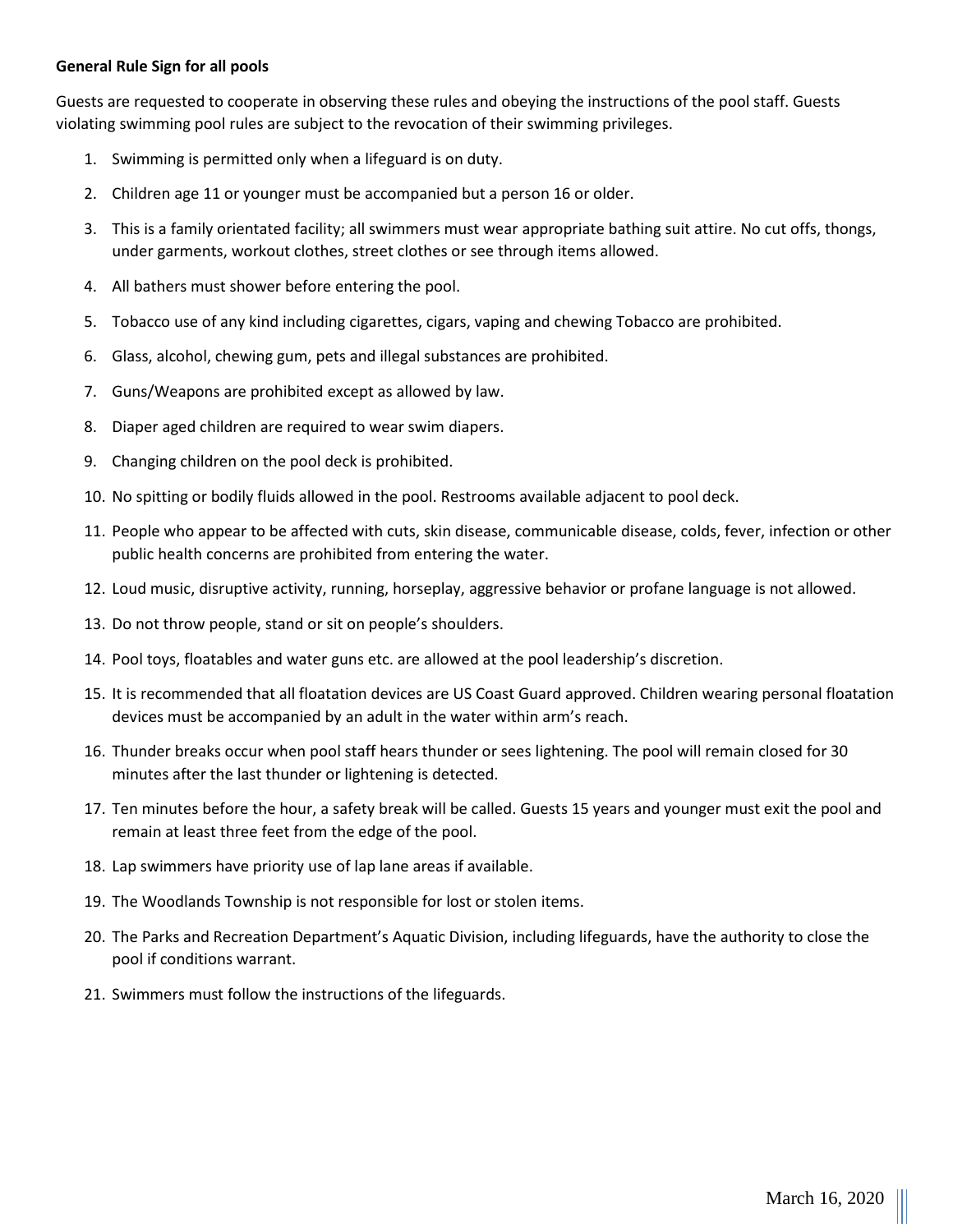# **Diving Board/Slide Rules for Creekwood, Falconwing, Lakeside, Ridgewood, Sawmill, Shadowbend**

- 1. Swimmers must follow the instructions of the lifeguards.
- 2. Swimmers using the diving boards/slides must be able to swim 25 yards without the use of a personal floatation device.
- 3. Only one swimmer is allowed on the diving board/slide at a time. Other swimmers must wait at the bottom of the stairs/ladder.
- 4. One bounce per swimmer. No diving or jumping from side of the diving board.
- 5. Swimmers must exit the area immediately.
- 6. Do not dive or go down the slide until the area is clear.
- 7. Parents or guardians may not assist swimmers using the diving board/slide.
- 8. Swimmers using the slide must proceed feet first and on their backs. No kneeling, standing or stopping.
- 9. No floatation devices, swimming toys, masks, goggles or loose jewelry allowed.

## **Water Feature Rules for May Valley, Shadowbend, Sawmill, Timarron, Village Green**

- 1. Non-service animals are prohibited.
- 2. Changing diapers within 6 feet of the water feature is prohibited.
- 3. Use of the water feature if ill with contagious disease or diarrhea is prohibited.
- 4. Do not drink water from the water feature.
- 5. Changing diapers on the pool deck is prohibited.

## **Lilly Pad Rules for Wendtwoods**

- 1. Swimmers must follow the instructions of the lifeguards.
- 2. Water depth is only four feet deep.
- 3. Minimum height requirement if 48 inches tall.
- 4. One person at a time on the lily pads.
- 5. Users must exit lily pad area immediately after falling off. Do not try to climb back on.
- 6. Hold the guide rope at all times.
- 7. Do not stop, sit, run across or jump from lily pad to lily pad.
- 8. No swimming under water in lily pad area.
- 9. No pulling on rope, cargo net or lily pads while waiting in line.
- 10. No floatation devices, swimming toys, masks, goggles or loose jewelry allowed.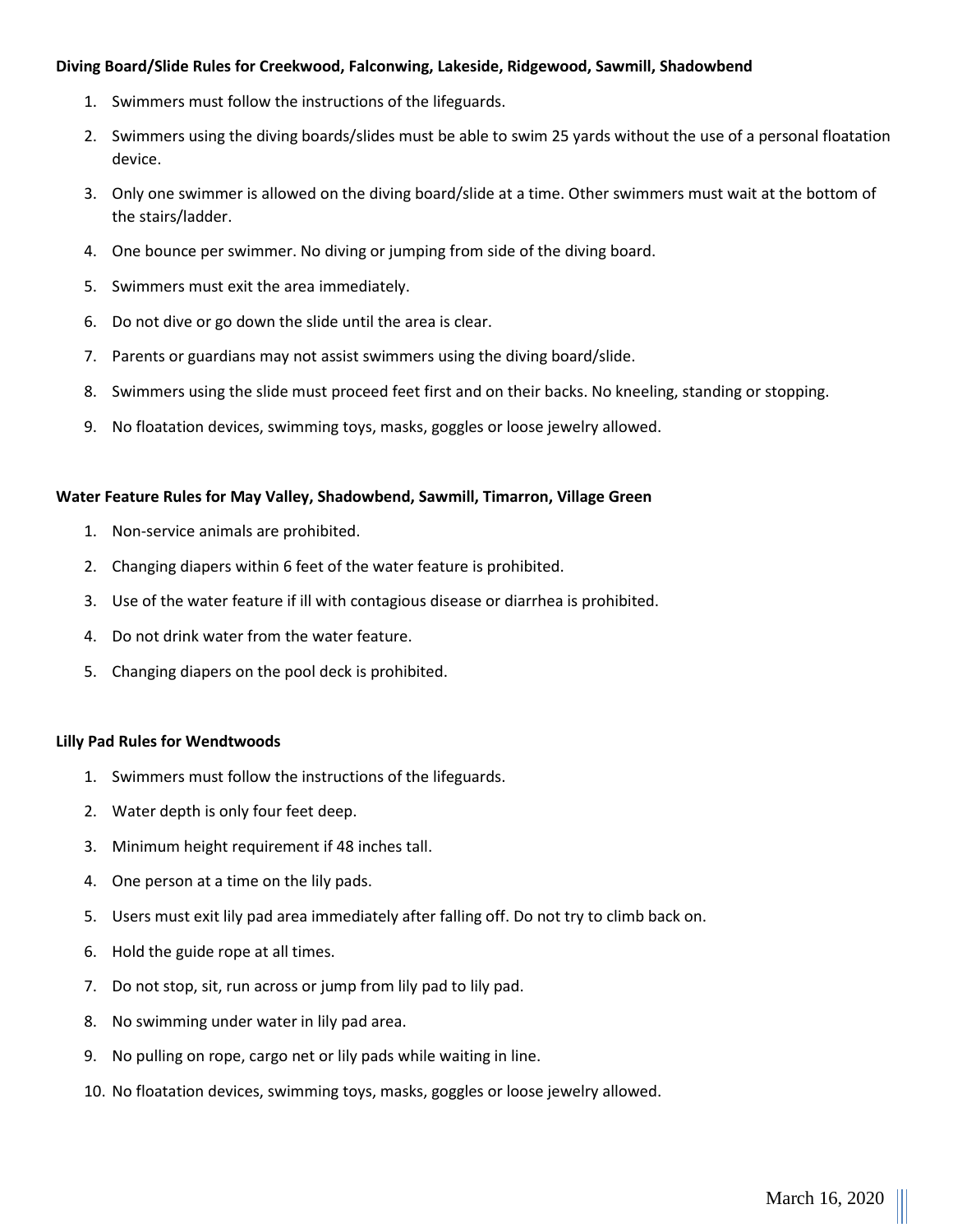### **Vortex Pool Rules for Wendtwoods**

- 1. Swimmers must follow the instructions of the lifeguards.
- 2. The Vortex Pool is only three feet deep and has a rapid current.
- 3. Access the Vortex Pool only at the stairs or transfer point from the main pool.
- 4. No jumping or diving into the Vortex Pool from the side of the pool.
- 5. Guests are not allowed on the island.
- 6. Follow the direction of the current at all times. Do not go against, stop or impeded the flow of the Vortex Pool.
- 7. Floatation devices permitted in the Vortex Pool at the discretion of the lifeguard staff.
- 8. Guests who are pregnant, have neck or back problems, heart conditions, are prone to motion sickness or any other medical limitations may not use this attraction.

#### **Slide Rules for Bear Branch**

- 1. Swimmers must follow the instructions of the lifeguards.
- 2. Swimmers using the slides must be able to swim 25 yards without the use of a personal floatation device.
- 3. Swimmers must slide feet first and on their backs. No kneeling, standing or stopping on the slide.
- 4. Do not jump or dive from any part of the slide. No rough housing on or near the slide.
- 5. Only one swimmer is allowed on the slide at a time. Maximum weight 325lbs (158 kg). Other swimmers must wait at the bottom of the stairs.
- 6. Hold onto handrails while climbing ladder/stairs.
- 7. No floatation devices, swimming toys, masks, goggles or loose jewelry allowed.
- 8. Swimmers must exit the bottom of the slide immediately.
- 9. Do not go down the slide until the area is clear.
- 10. Parents or guardians may not assist swimmers using the slides but must supervise.
- 11. Guests who are pregnant, have neck or back problems, heart conditions, are prone to motion sickness or any other medical limitations may not ride this attraction.

## **Play Structure Rules for Cranebrook, Rob Fleming Aquatic Center, Wendtwoods, Windvale**

- 1. Swimmers must follow the instructions of the lifeguards.
- 2. Children under 6 years old must be supervised by an adult in the water.
- 3. Swimmers must be 36 inches or taller to ride the slides. One child on the slide at a time.
- 4. No running, climbing on the pipes and handrails or swinging on the ropes.
- 5. Swimmers users the slides must ride feet first on their backs or in a sitting position.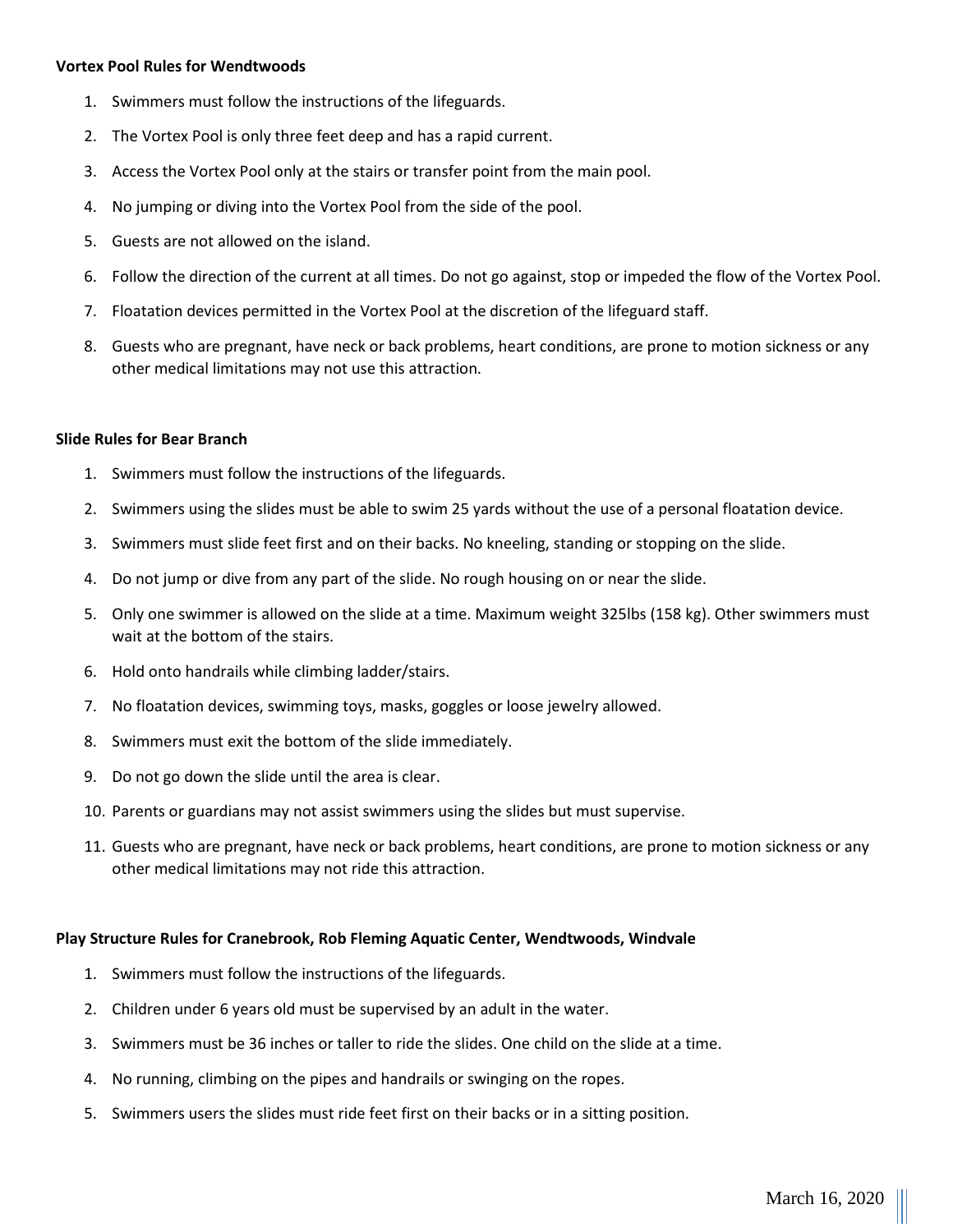- 6. Do not form chains, run, dive, stand, kneel, rotate or stop in the slide.
- 7. No floatation devices, swimming toys, masks, goggles or loose jewelry allowed.
- 8. Swim wear with exposed zippers, buckles, rivets or metal ornamentation is not permitted.
- 9. Swimmers must exit the bottom of the slide immediately.
- 10. Guests who are pregnant, have neck or back problems should not ride this ride.

#### **Baby Pool Rules for Alden Bridge, Creekwood, Forestgate, Falconwing, Lakeside, Ridgewood, Sawmill**

- 1. Swimming is permitted only when a lifeguard is on duty.
- 2. Children taller than 48 inches should play in the big pool unless approved by pool leadership.
	- 3. Children must be accompanied by a person 16 or older.
- 4. Children wearing personal floatation devices must be accompanied by an adult in the water within arm's reach.
- 5. Diaper aged children are required to wear swim diapers.
- 6. Changing children on the pool deck is prohibited.
- 7. Only one swimmer is allowed on the slide at one time.
- 8. No swimming toys, masks or goggles are allowed on the slide.
- 9. No diving.

## **Climbing Wall Rules for Sawmill**

- 1. Swimmers must follow the instructions of the lifeguards.
- 2. Swimmers using the climbing wall must be able to swim 25 yards without the use of a personal floatation device.
- 3. Climbing Wall is open when the slide is closed.
- 4. Only two people are allowed to use the wall at a time.
- 5. Form a single file line from shallow end to climbing wall.
- 6. Feet first entries only; no diving or flipping from the wall.
- 7. Do not hang from the top of the climbing wall.
- 8. Do not stand on the top row of the climbing wall.
- 9. Users must exit the climbing wall area immediately after falling off. Do not try to climb back on the wall.
- 10. No floatation devices, swimming toys, masks, goggles or loose jewelry allowed.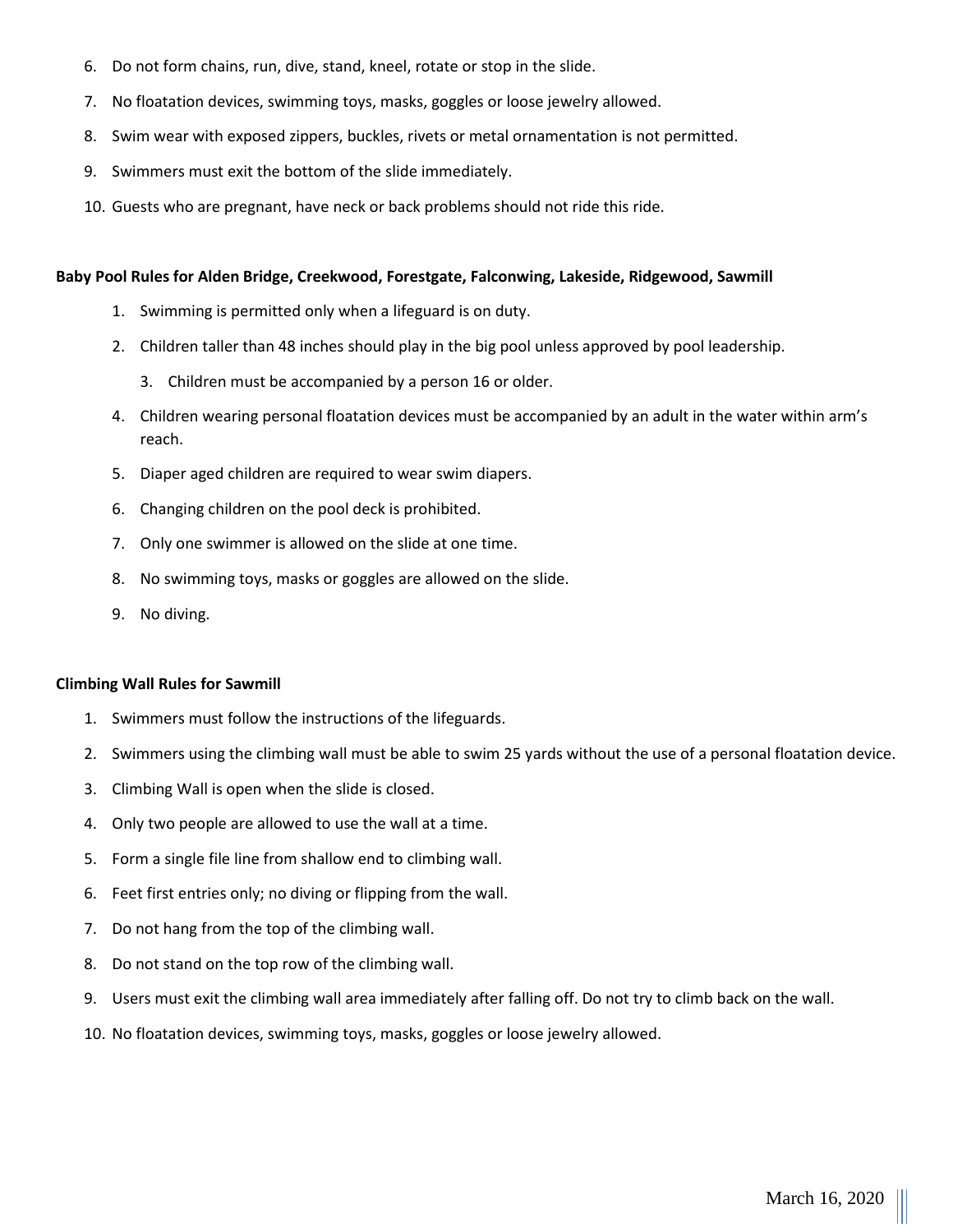### **Lazy River Rules for Rob Fleming Aquatic Center**

- 1. Swimmers must follow the instructions of the lifeguards.
- 2. The river is only three feet deep and has a strong current.
- 3. Guest are not allowed on the island.
- 4. Follow the direction of the current at all times. Do not go against, stop or impeded the flow.
- 5. Use only tubes provided, no other floatation devices may be used.
- 6. One rider per tube, guests under 48" tall may ride with an adult in a ratio of one adult per one child.
- 7. Stacking, piling, throwing tubes or standing and kneeling on tubes are not permitted.
- 8. Access the lazy river only at stairs or transfer point.
- 9. No climbing, sitting, standing or walking on the wall in the lazy river.
- 10. No jumping or diving into the river.
- 11. Float times may be limited by staff.
- 12. Guests who are pregnant, have neck or back problems, heart conditions, are prone to motion sickness or any other medical limitations may not ride this attraction.

## **Family Slide Rules for Cranebrook**

- 1. Swimmers must follow the instructions of the lifeguards.
- 2. Maximum operational load; four people, 800 lbs (360 kg).
- 3. Up to four riders allowed on slide at a time. Ride side by side.
- 4. Children under age of 6 must be supervised by an adult to use this slide.
- 5. Swimmers must slide feet first and, on their backs, or in a sitting position. No chains, running and diving, kneeling, standing or stopping on the slide.
- 6. No floatation devices, swimming toys, masks, goggles or loose jewelry allowed.
- 7. Swim wear with exposed zippers, buckles, rivets or metal ornamentation is not permitted.
- 8. Swimmers must exit the bottom of the slide immediately.
- 9. Do not go down the slide until the area is clear.
- 10. Guests who are pregnant, have neck or back problems, heart conditions, are prone to motion sickness or any other medical limitations may not ride this attraction.

## **Whale Slide Rules for Bear Branch**

- 1. Swimmers must follow the instructions of the lifeguards.
- 2. Children taller than 48" should not use this slide.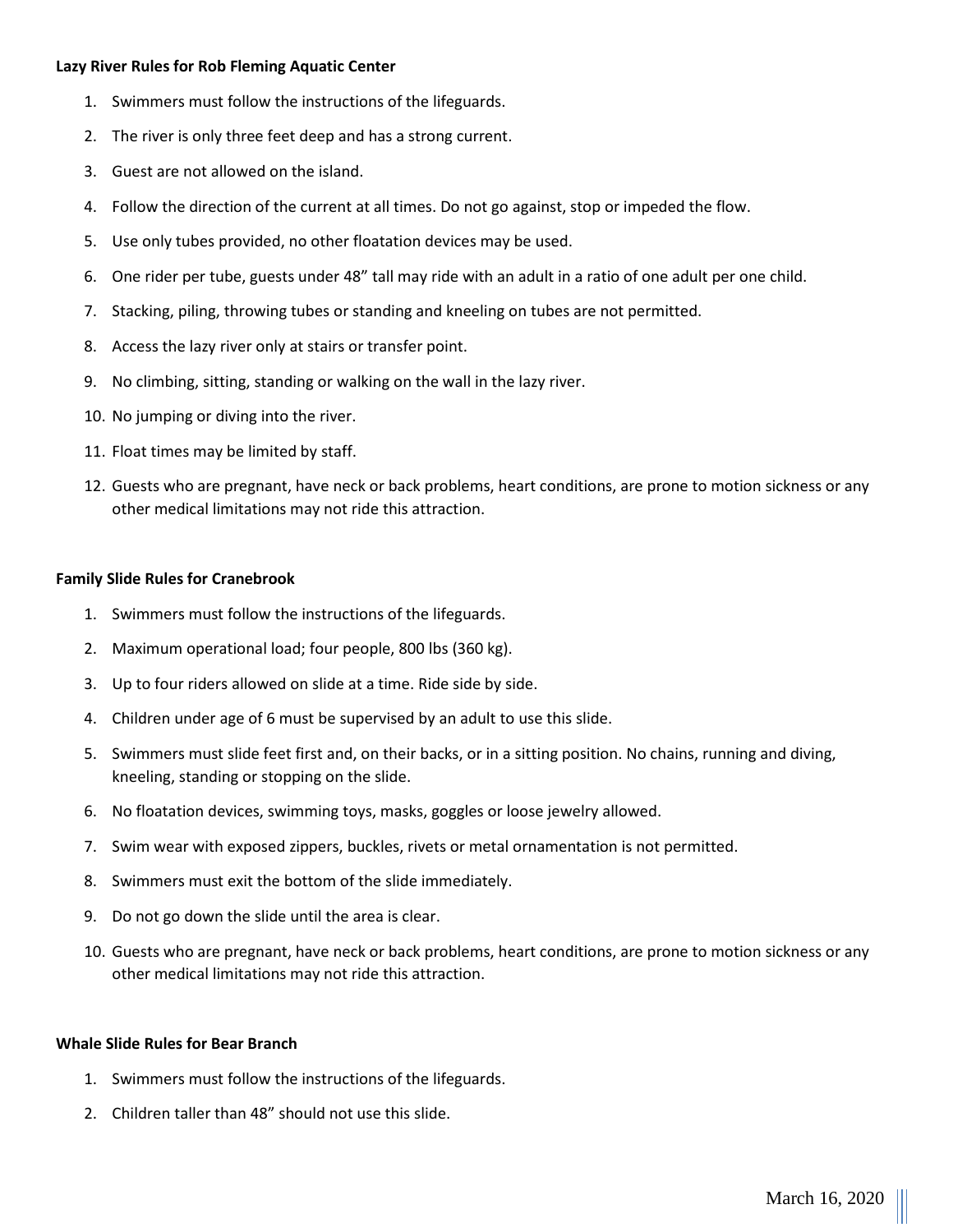- 3. Children must be accompanied by a person 16 or older.
- 4. Only one swimmer is allowed on the slide at a time.
- 5. Other swimmers must wait at the bottom of the stairs/ladder.
- 6. Swimmers must exit the bottom of the slide immediately.
- 7. Do not go down the slide until the area is clear.
- 8. Swimmers must slide feet first and on their backs. No kneeling, standing or stopping on the slide.
- 9. No swimming toys, masks, goggles or loose jewelry allowed.
- 10. A child who needs a floatation device should always be within arm's reach of a parent or guardian.

#### **Slide Rules for Forestgate**

- 1. You must be 48" tall and be able to swim one pool length.
- 2. Swimmers must follow the instructions of the lifeguards.
- 3. Swimmers must slide feet first and on their backs. No kneeling, standing or stopping on the slide.
- 4. Do not jump or dive from any part of the slide. No rough housing on or near the slide.
- 5. Only one swimmer is allowed on the slide at a time. Maximum weight 325lbs (147kg). Other swimmers must wait at the bottom of the stairs.
- 6. Hold onto handrails while climbing ladder/stairs.
- 7. No floatation devices, swimming toys, masks, goggles or loose jewelry allowed.
- 8. Swimmers must exit the bottom of the slide immediately.
- 9. Do not go down the slide until the area is clear.
- 10. Parents or guardians may not assist swimmers using the slides but must supervise.
- 11. Guests who are pregnant, have neck or back problems, heart conditions, are prone to motion sickness or any other medical limitations may not ride this attraction.

## **Water Slide for Rob Fleming Aquatic Center**

- 1. Swimmers must follow the instructions of the lifeguard.
- 2. Depth of tube slide catch pool is 3 feet 6 inches.
- 3. Maximum occupational load is 400lbs (181kg).
- 4. Guests under the height if 48 inches tall are NOT permitted on this ride.
- 5. Eyeglasses and all loose articles must be securely affixed to riders.
- 6. Swim wear with exposed zippers, buckles, rivets or metal ornamentation is not permitted.
- 7. Chain riding is not permitted.